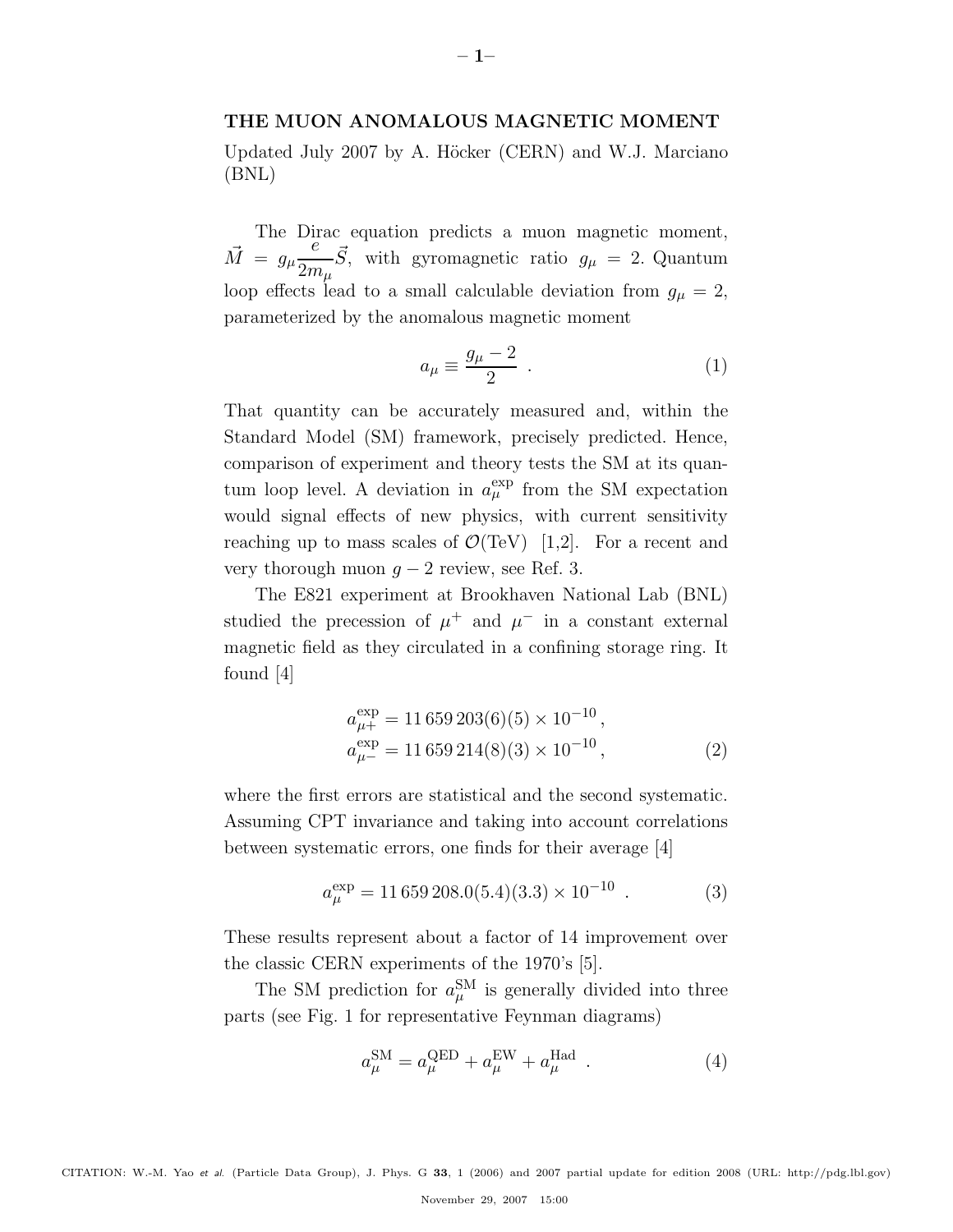



The QED part includes all photonic and leptonic  $(e, \mu, \tau)$  loops starting with the classic  $\alpha/2\pi$  Schwinger contribution. It has been computed through 4 loops and estimated at the 5-loop level [6]

$$
a_{\mu}^{\text{QED}} = \frac{\alpha}{2\pi} + 0.765857410(27) \left(\frac{\alpha}{\pi}\right)^2 + 24.05050964(87) \left(\frac{\alpha}{\pi}\right)^3 + 130.8055(80) \left(\frac{\alpha}{\pi}\right)^4 + 663(20) \left(\frac{\alpha}{\pi}\right)^5 + \cdots
$$
 (5)

Employing  $\alpha^{-1} = 137.035999070(98)$ , determined [6,7] from the electron  $a_e$  measurement, leads to

$$
a_{\mu}^{\text{QED}} = 116\,584\,718.10(0.16) \times 10^{-11},\tag{6}
$$

where the error results from uncertainties in the coefficients of Eq. (5) and in  $\alpha$ .

Loop contributions involving heavy  $W^{\pm}$ , Z or Higgs particles are collectively labeled as  $a_{\mu}^{\text{EW}}$ . They are suppressed by at least a factor of  $\frac{\alpha}{ }$  $\pi$  $m_\mu^2$  $\frac{m_{\mu}}{m_W^2} \simeq 4 \times 10^{-9}$ . At 1-loop order [8]

$$
a_{\mu}^{\text{EW}}[1\text{-loop}] = \frac{G_{\mu}m_{\mu}^{2}}{8\sqrt{2}\pi^{2}} \left[\frac{5}{3} + \frac{1}{3}\left(1 - 4\sin^{2}\theta_{\text{W}}\right)^{2} + \mathcal{O}\left(\frac{m_{\mu}^{2}}{M_{W}^{2}}\right) + \mathcal{O}\left(\frac{m_{\mu}^{2}}{m_{H}^{2}}\right)\right],
$$
  
= 194.8 × 10<sup>-11</sup>, (7)

for  $\sin^2 \theta_W \equiv 1 - M_W^2/M_Z^2 \simeq 0.223$ , and where  $G_\mu \simeq 1.166 \times$  $10^{-5}$  GeV<sup>-2</sup> is the Fermi coupling constant. Two-loop corrections are relatively large and negative [9]

$$
a_{\mu}^{\text{EW}}[2\text{-loop}] = -40.7(1.0)(1.8) \times 10^{-11},\tag{8}
$$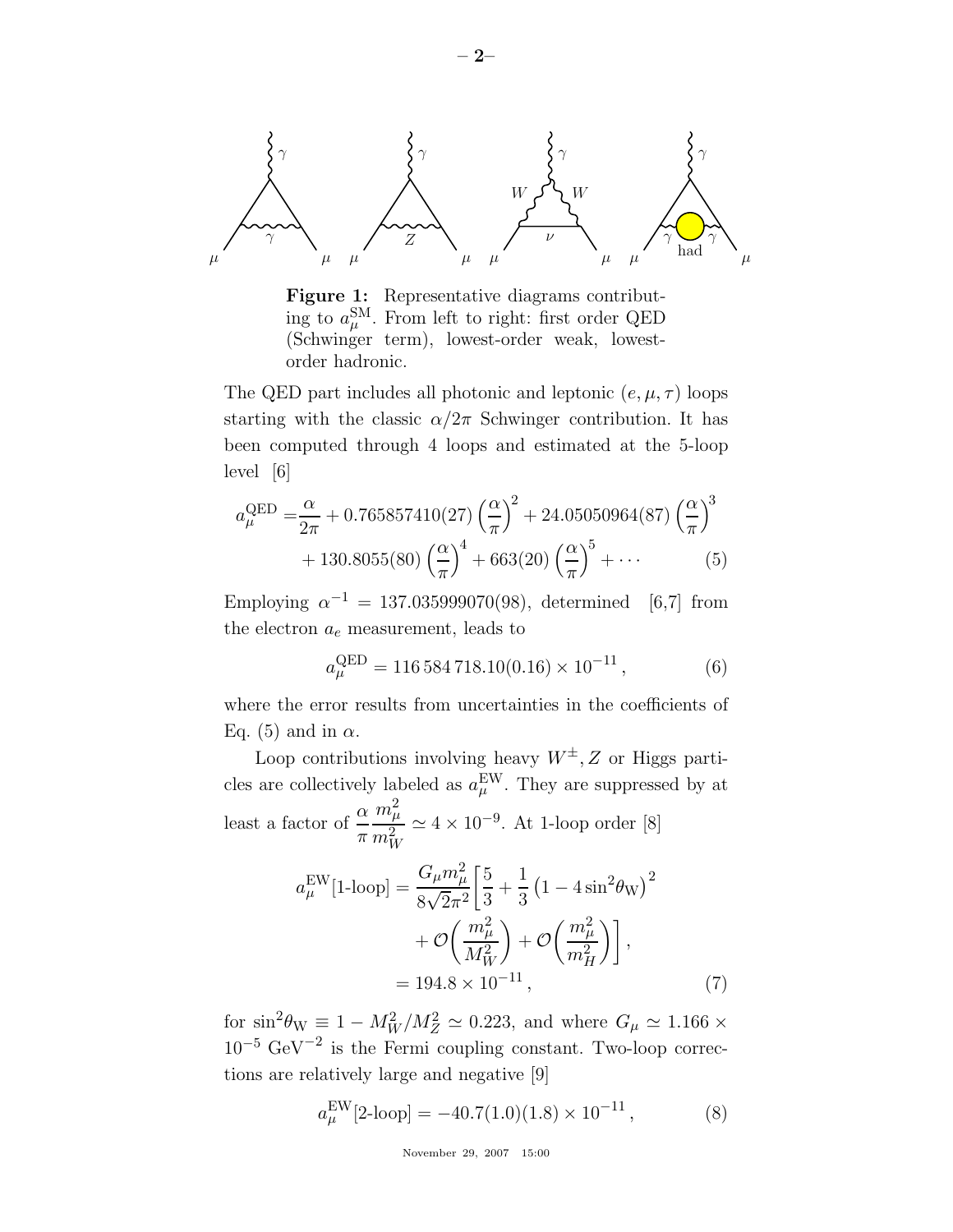where the errors stem from quark triangle loops and the assumed Higgs mass range between 100 and 500 GeV. The 3-loop leading logarithms are negligible [9,10],  $\mathcal{O}(10^{-12})$ , implying in total

$$
a_{\mu}^{\text{EW}} = 154(1)(2) \times 10^{-11} . \tag{9}
$$

Hadronic (quark and gluon) loop contributions to  $a_{\mu}^{\text{SM}}$  give rise to its main theoretical uncertainties. At present, those effects are not calculable from first principles, but such an approach, at least partially, may become possible as lattice QCD matures. Instead, one currently relies on a dispersion relation approach to evaluate the lowest-order  $(i.e., \mathcal{O}(\alpha^2))$  hadronic vacuum polarization contribution  $a_{\mu}^{\text{Had}}[LO]$  from corresponding cross section measurements [11]

$$
a_{\mu}^{\text{Had}}[\text{LO}] = \frac{1}{3} \left(\frac{\alpha}{\pi}\right)^2 \int_{m_{\pi}^2}^{\infty} ds \, \frac{K(s)}{s} R^{(0)}(s) \,, \tag{10}
$$

where  $K(s)$  is a QED kernel function [12], and where  $R^{(0)}(s)$ denotes the ratio of the bare<sup>1</sup> cross section for  $e^+e^-$  annihilation into hadrons to the pointlike muon-pair cross section at centerof-mass energy  $\sqrt{s}$ . The function  $K(s) \sim 1/s$  in Eq. (10) gives a strong weight to the low-energy part of the integral. Hence,  $a_{\mu}^{\text{Had}}$ [LO] is dominated by the  $\rho(770)$  resonance.

Currently, the available  $\sigma(e^+e^- \rightarrow \text{hadrons})$  data give a leading-order hadronic vacuum polarization (representative) contribution of [13]

$$
a_{\mu}^{\text{Had}}[\text{LO}] = 6\,894(42)(18) \times 10^{-11} \,, \tag{11}
$$

where the first error is experimental (dominated by systematic uncertainties), and the second due to QED radiative corrections to the data.

Alternatively, one can use precise vector spectral functions from  $\tau \to \nu_{\tau}$  + hadrons decays [14] that can be related to

 $\frac{1}{1}$  The bare cross section is defined as the measured cross section corrected for initial-state radiation, electron-vertex loop contributions and vacuum-polarization effects in the photon propagator. However, QED effects in the hadron vertex and final state, such as photon radiation, are included.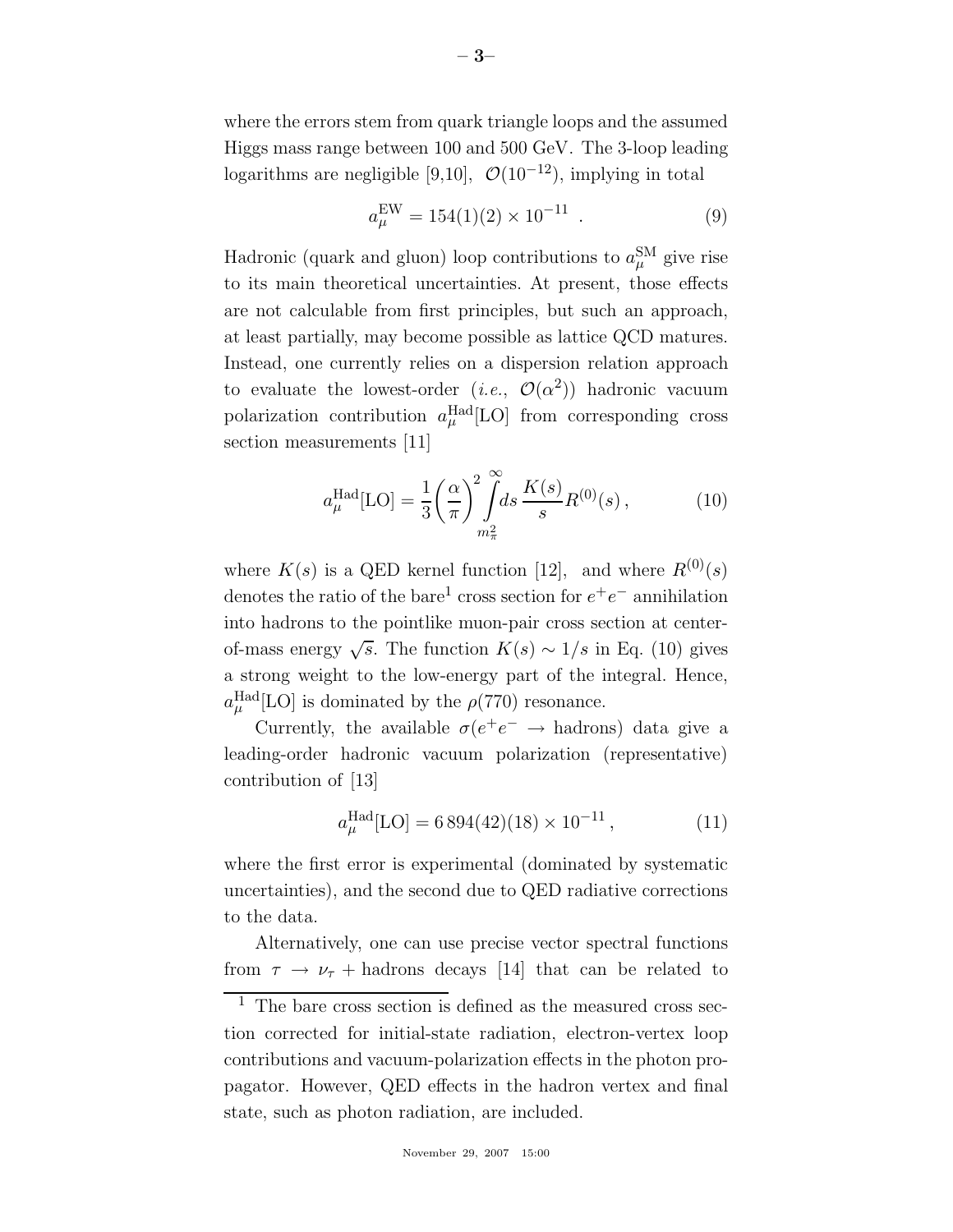isovector  $e^+e^- \rightarrow$  hadrons cross sections by isospin rotation. When isospin-violating corrections (from QED and  $m_d - m_u \neq$ 0) are applied, one finds  $[15,16]$ 

$$
a_{\mu}^{\text{Had}}[\text{LO}] = 7103(50)(7)(28) \times 10^{-11} (\tau) , \qquad (12)
$$

where the errors are statistical and systematic, and where the last error is an estimate for the uncertainty in the isospinbreaking corrections. The discrepancy between the  $e^+e^-$  and  $\tau$ -based determinations of  $a_{\mu}^{\text{Had}}[LO]$  is currently unexplained. It may be indicative of problems with one or both data sets. It may also suggest the need for additional isospin-violating corrections to the  $\tau$  data. Forthcoming low-energy  $e^+e^-$  and  $\tau$ data may help to resolve this discrepancy and should reduce the hadronic uncertainty.

Higher order,  $\mathcal{O}(\alpha^3)$ , hadronic contributions are obtained from dispersion relations using the same  $e^+e^- \rightarrow$  hadrons data [13,14,17], giving  $a_{\mu}^{\text{Had},\text{Disp}}[\text{NLO}] = (-98 \pm 1) \times 10^{-11}$ , along with model-dependent estimates of the hadronic lightby-light scattering contribution,  $a_{\mu}^{\text{Had},\text{LBL}}$  [NLO], motivated by large- $N_C$  QCD [18–23]. <sup>2</sup> Following [2], one finds for the sum of the two terms

$$
a_{\mu}^{\text{Had}}[\text{NLO}] = 22(35) \times 10^{-11},\tag{13}
$$

where the error is dominated by hadronic light-by-light uncertainties.

Adding Eqs.  $(6)$ ,  $(9)$ ,  $(11)$  and  $(13)$  gives the representative  $e^+e^-$  data-based SM prediction

$$
a_{\mu}^{\rm SM} = 116\,591\,788(2)(46)(35) \times 10^{-11}\,,\tag{14}
$$

where the errors are due to the electroweak, lowest-order hadronic, and higher-order hadronic contributions, respectively. The difference between experiment and theory

$$
\Delta a_{\mu} = a_{\mu}^{\exp} - a_{\mu}^{\rm SM} = 292(63)(58) \times 10^{-11}, \quad (15)
$$

<sup>2</sup> Some representative recent estimates of the hadronic lightby-light scattering contribution,  $a_{\mu}^{\text{Had},\text{LBL}}$  [NLO], that followed after the sign correction of [20], are:  $120(35) \times 10^{-11}$  [2],  $110(40)\times10^{-11}$  [18],  $136(25)\times10^{-11}$  [19],  $100(39)\times10^{-11}$  [24].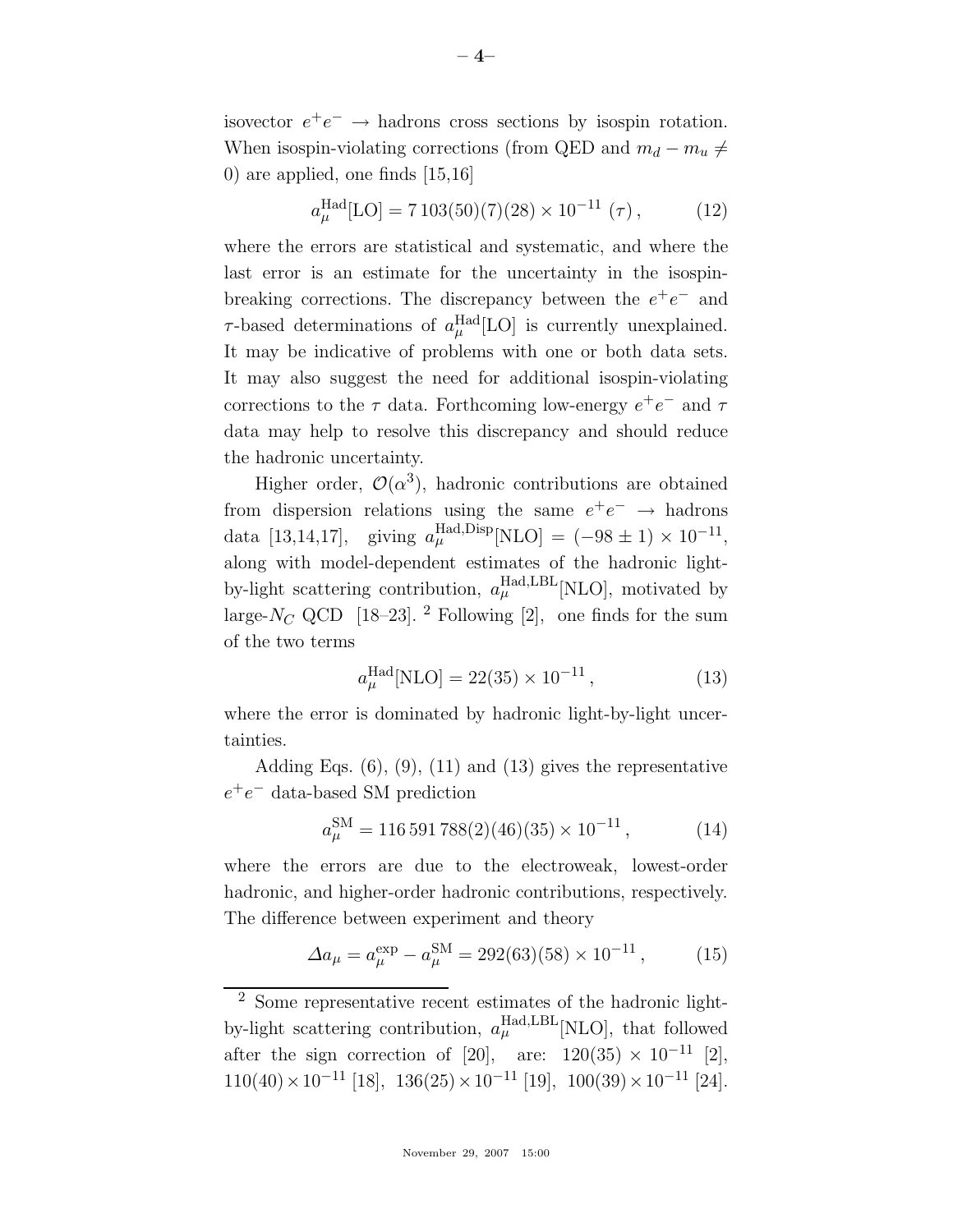

**Figure 2:** Compilation of recently published results for  $a_{\mu}$  (in units of 10<sup>-11</sup>), subtracted by the central value of the experimental average (3). The shaded band indicates the experimental error. The SM predictions are taken from: DEHZ [15,16], TY [25], HMNT [13], J [24]. Note that the quoted errors do not include the uncertainty on the subtracted experimental value. To obtain for each theory calculation a result equivalent to Eq. (15), the errors from theory and experiment must be added in quadrature. See full-color version on color pages at end of book.

(with all errors combined in quadrature) represents an interesting but not yet conclusive discrepancy of 3.4 times the estimated  $1\sigma$  error. All the recent estimates for the hadronic contribution compiled in Fig. 2 exhibit similar discrepancies. Switching to  $\tau$  data reduces the discrepancy to  $0.9\sigma$ , assuming the isospin-violating corrections are under control within the estimated uncertainties.

An alternate interpretation is that  $\Delta a_\mu$  may be a new physics signal with supersymmetric particle loops as the leading candidate explanation. Such a scenario is quite natural, since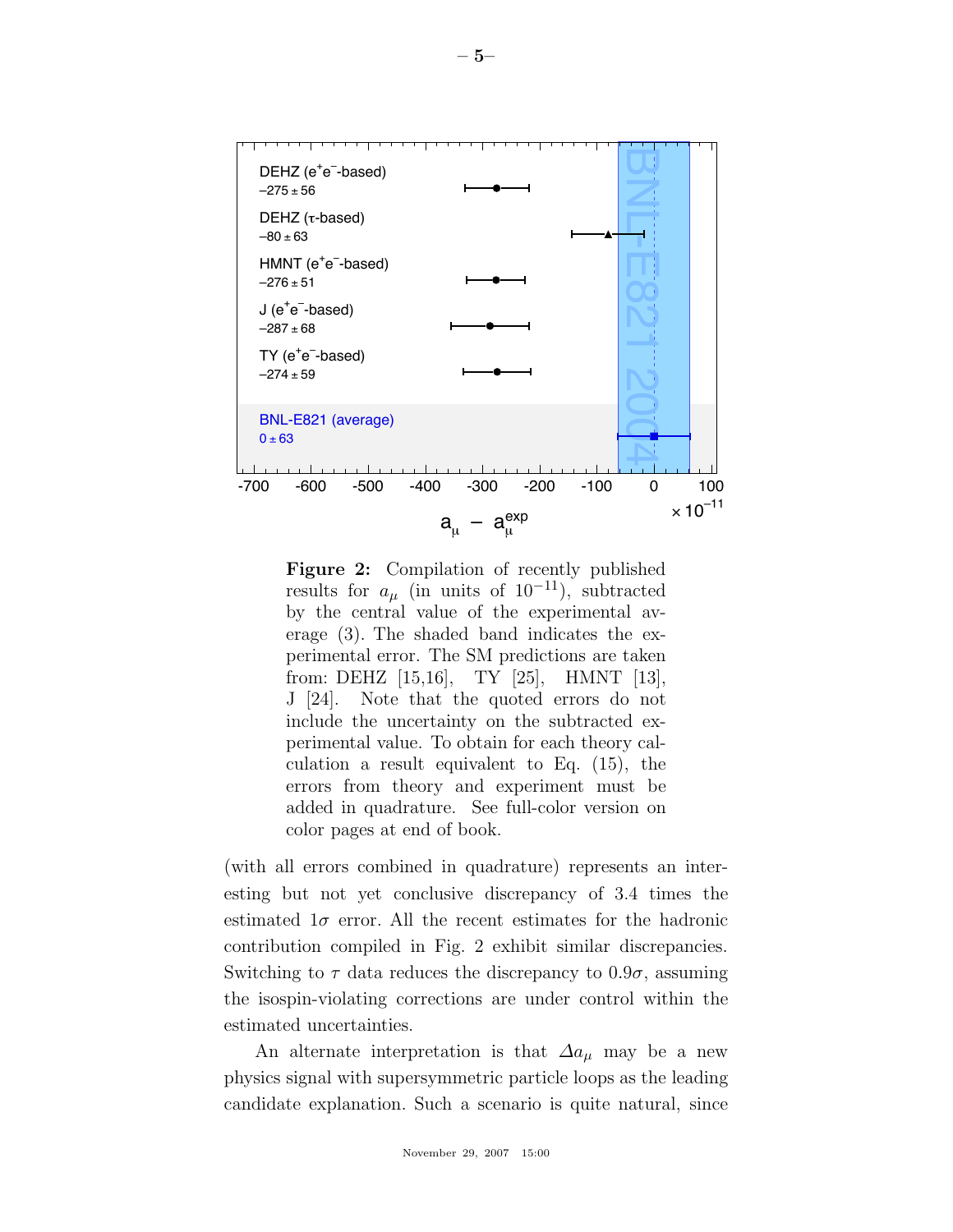generically, supersymmetric models predict [1] an additional contribution to  $a_{\mu}^{\text{SM}}$ 

$$
a_{\mu}^{\text{SUSY}} \simeq \pm 130 \times 10^{-11} \cdot \left(\frac{100 \text{ GeV}}{m_{\text{SUSY}}}\right)^2 \tan \beta, \quad (16)
$$

where  $m_{\text{SUSY}}$  is a representative supersymmetric mass scale, and  $tan\beta \simeq 3{\text -}40$  is a potential enhancement factor. Supersymmetric particles in the mass range 100–500 GeV could be the source of the deviation  $\Delta a_\mu$ . If so, those particles could be directly observed at the next generation of high energy colliders. New physics effects [1] other than supersymmetry could also explain a non-vanishing  $\Delta a_{\mu}$ .

## **References**

- 1. A. Czarnecki and W.J. Marciano, Phys. Rev. **D64**, 013014 (2001).
- 2. M. Davier and W.J. Marciano, Ann. Rev. Nucl. and Part. Sci. **54**, 115 (2004).
- 3. J. Miller, E. de Rafael, and B. Lee Roberts, Rep. Progress Phys. 70, 75 (2007).
- 4. G.W. Bennett *et al.*, Phys. Rev. Lett. **89**, 101804 (2002); Erratum *ibid.* Phys. Rev. Lett. **89**, 129903 (2002); G.W. Bennett *et al.*, Phys. Rev. Lett. **92**, 161802 (2004); G.W. Bennett *et al.*, Phys. Rev. **D73**, 072003 (2006).
- 5. J. Bailey *et al.*, Nucl. Phys. **B150**, 1 (1979).
- 6. T. Kinoshita and M. Nio, Phys. Rev. **D73**, 013003 (2006); T. Aoyama *et al.*, Phys. Rev. Lett. **99**, 110406 (2007); T. Kinoshita and M. Nio, Phys. Rev. **D70**, 113001 (2004); T. Kinoshita, Nucl. Phys. **B144**, 206 (2005)(Proc. Supp.); T. Kinoshita and M. Nio, Phys. Rev. **D73**, 053007 (2006); A.L. Kataev, arXiv:hep-ph/0602098; M. Passera, J. Phys. **G31**, 75 (2005).
- 7. G. Gabrielse et al., Phys. Rev. Lett. **97**, 030802 (2006); Erratum *ibid.* Phys. Rev. Lett. **99**, 039902 (2007).
- 8. R. Jackiw and S. Weinberg, Phys. Rev. **D5**, 2396 (1972); G. Altarelli *et al.*, Phys. Lett. **B40**, 415 (1972); I. Bars and M. Yoshimura, Phys. Rev. **D6**, 374 (1972).
- 9. A. Czarnecki *et al.*, Phys. Rev. **D67**, 073006 (2003); S. Heinemeyer, D. Stockinger, and G. Weiglein, Nucl. Phys. **B699**, 103 (2004); T. Gribouk and A. Czarnecki, Phys. Rev. **D72**, 053016 (2005).